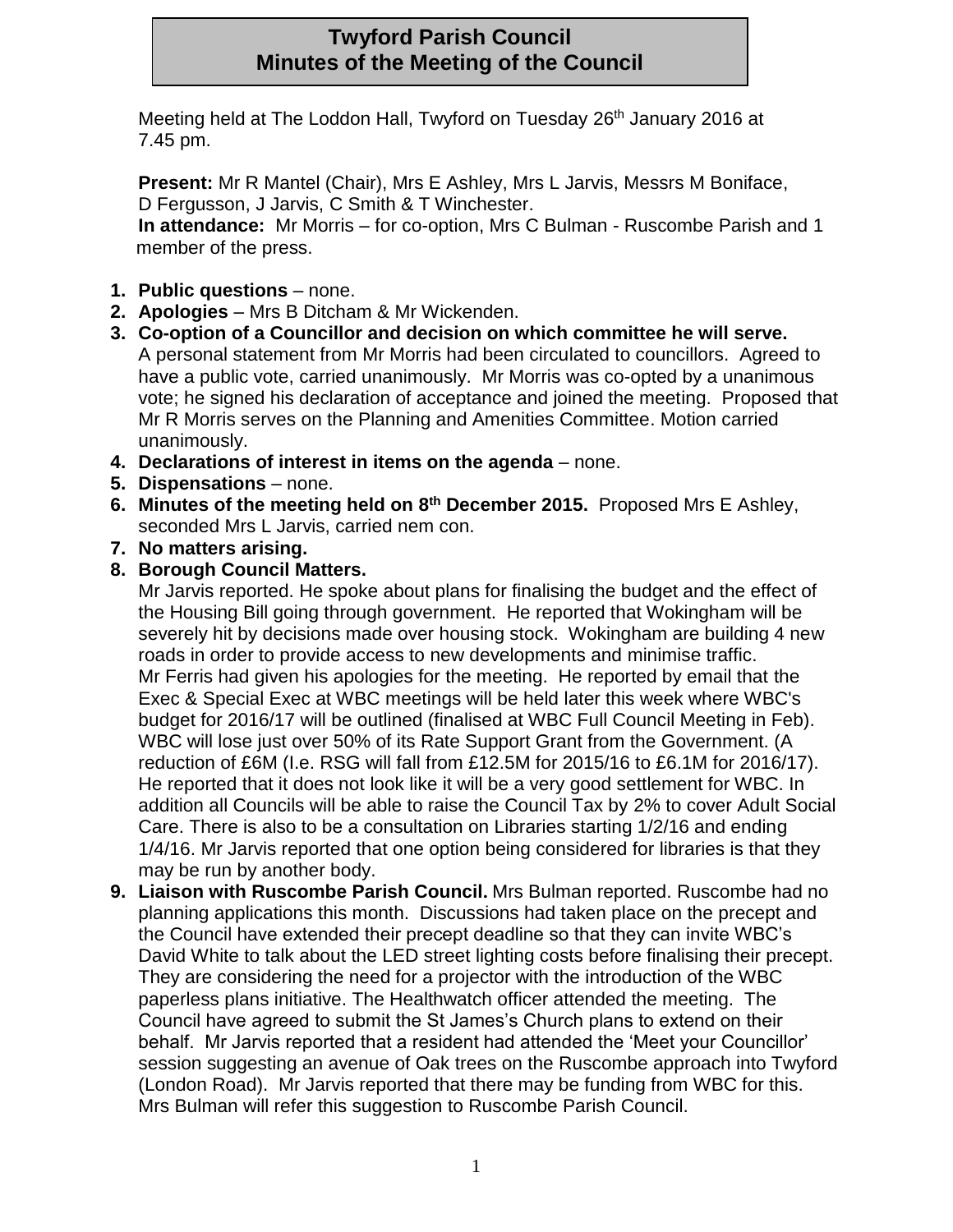## **10.Reports and to receive any recommendations from committees:**

10.1 **Planning and Amenities Committee 05.01.2016** Mr Smith reported from the minutes of the meeting. He highlighted item 10.3 - the Council still await the results of the CCTV drain survey on the Hurst Road and item 7.3 - the Council have put a hold on purchasing more LED lamps until further information on the WBC LED scheme is provided. Lamps will be repaired in the meantime.

Mrs Jarvis reported that the perimeter wall of the Twyford United Reformed Church which abuts the public highway on Waltham Road is dangerous and has the potential to fall down. This could be a danger / hazard to pedestrians. Agreed for the clerk to report this to WBC. (Email 27/01/16)

10.2 **Parish Lands Committee 12.01.2016** Mr Bowley reported from the minutes of the meeting. He highlighted item 4 - Network Rail will be planting a new hedge at Stanlake Meadow, item 5 – interest from the sports clubs in taking control of the pavilion building, item 6 – interest from The Colleton School in holding their after school club at the pavilion, item 10.3 – issues with the bins being emptied properly, 13.3 – looking to revamp the KGVR toddler area and 13.6 – consideration of plans for the Youth Centre to make changes to their building - more detailed plans were requested.

The committee **RECOMMEND to Full Council** to accept the quote at £498 to repair the entrance gate by the side of the tennis courts at KGVR. Motion carried unanimously. Mr Morris reported the street light behind the Stanlake pavilion as an outage.

Mr Jarvis raised concern over the safety of children walking from The Colleton to the proposed after school club. He suggested a pedestrian crossing on the Waltham Road. 10.3 **Family Picnic sub committee 12.01.2016** Mr Boniface reported. He emphasised that the committee plan to keep this as a local Twyford event. Income generators were discussed and parking at a high charge may be considered. It was agreed to approach Castle Royle and Ellie of Barnes Fitness to request their involvement again.

10.4 **Finance and General Purposes Committee 19.01.2016** Mr Fergusson reported. The date of the Annual Parish Meeting was changed to 27<sup>th</sup> April and the speaker has confirmed his availability for this date. The Expenditure against Budget statements and precept figures were circulated and Mr Fergusson talked through the figures.

The committee **RECOMMEND to Full Council** to accept the quote for copier at a cost of £480 and maintenance contract of £14 a quarter. Some discussion took place on the alternative option of purchasing a new printer/copier. Proposed Mr J Jarvis, seconded Mr M Boniface to **RECOMMEND to Full Council** to put this recommendation back to the Finance committee. Motion carried 8 in favour, 2 against.

The committee **RECOMMEND to Full Council** to make a grant of £50 to the Link Visiting Scheme. Motion carried unanimously.

The committee RECOMMEND to Full Council a budget of £72,797.73. Some discussion took place in view of the £14,000 increase from last year's budget. The Council's income has decreased with the loss of rental income from the nursery. The Finance committee have forecast an income of £7,000 through pavilion rentals, this is £7000 less than was received in the last financial year. Other expenditure over and above last year was the family picnic at a cost of £5,000 and defibrillators budgeted at £4,000. Consideration was given to using the council's reserves to reduce the impact of the loss of income on the residents. The Council have projects in mind for the reserves such as a possible pavilion extension and the Community Hub.

Proposed Mr J Jarvis, seconded Mr M Boniface to **RECOMMEND to Full Council** to reduce the budget by £5,000 (taken from the Council's capital) to a figure of £67,797.73. Motion carried 7 in favour, 3 against.